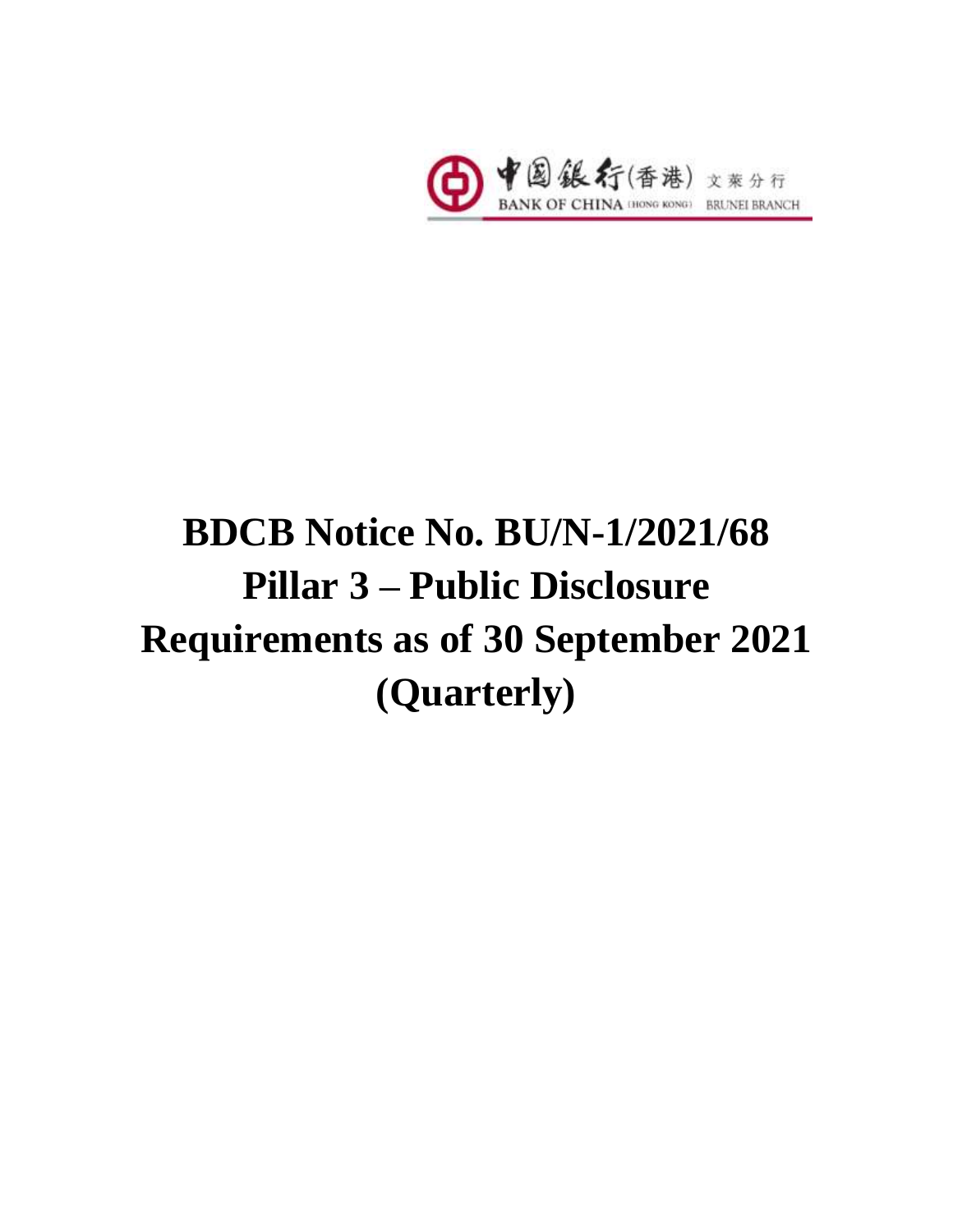## **Table of Contents**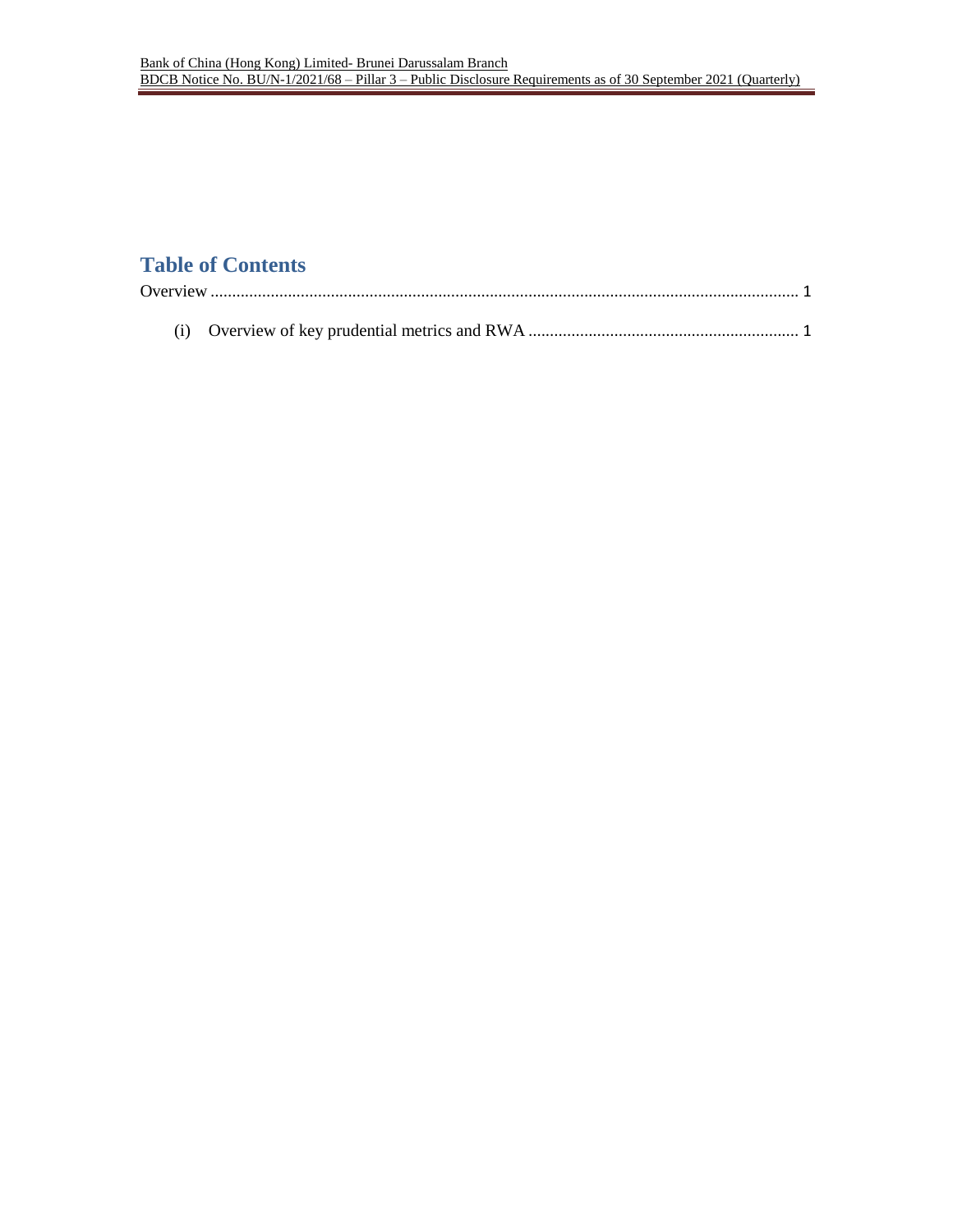## <span id="page-2-0"></span>**Overview**

Bank of China (Hong Kong) Limited Brunei Branch ("The Branch") has completed its Pillar 3 – Public disclosure requirements (quarterly) covering the overview of key prudential metrics and Risk-Weighted Assets ("RWA") in respect of the period as of 30th September 2021. The report is prepared with reference to Brunei Darussalam Central Bank ("BDCB")'s Pillar 3 – Specific Disclosure Requirements. The Branch conducts regular assessment on risk management status and risk governance based on regulatory requirements and assesses the Branch's level of internal capital adequacy accordingly.

### <span id="page-2-1"></span>**(i) Overview of key prudential metrics and RWA**

#### a. Key Metrics

|                                                                                 | 30 September<br>2021 | 30 June<br>2021 | 31 March<br>2021 | 31 December<br>2020 | 30 September<br><b>2020</b> |
|---------------------------------------------------------------------------------|----------------------|-----------------|------------------|---------------------|-----------------------------|
|                                                                                 | <b>B\$'000</b>       | <b>B\$'000</b>  | <b>B\$'000</b>   | <b>B\$'000</b>      | <b>B\$'000</b>              |
| <b>Available capital (amounts)</b>                                              |                      |                 |                  |                     |                             |
| Tier 1                                                                          | 99,656               | 99,601          | 99,545           | 99,489              | 58,074                      |
| Total capital                                                                   | 100,687              | 100,687         | 101,085          | 100,705             | 59,684                      |
| <b>Risk-weighted assets</b><br>(amounts)<br>Total risk-weighted assets<br>(RWA) | 241,390              | 307,440         | 289,312          | 274,766             | 263,499                     |
| Risk-based capital ratios as a<br>percentage of RWA                             |                      |                 |                  |                     |                             |
| Tier 1 ratio $(\%)$                                                             | 41.28%               | 32.40%          | 34.41%           | 36.21%              | 22.04%                      |
| Total capital ratio (%)                                                         | 41.71%               | 32.75%          | 34.94%           | 36.65%              | 22.65%                      |

The main increase of tier 1 capital and total capital in Q4 2020 compared to Q3 2020 is mainly due to capital injection of US\$ 30,000 thousands (equivalent to B\$ 40,037 thousands), which was fully contributed by the Head Office on December 16, 2020.

The major difference in total RWA in Q3 2021 compared to Q2 2021 is mainly resulted from the decreased of credit risk RWA by B\$ 66,461 thousands due to the repayment of customer loans and other trade finances. There is no change in the nature of business and business is generally slow due to the pandemic outbreak in August 2021. However, it can be seen that the position of total CAR has increased by 8.96% as compared to Q2 2021.